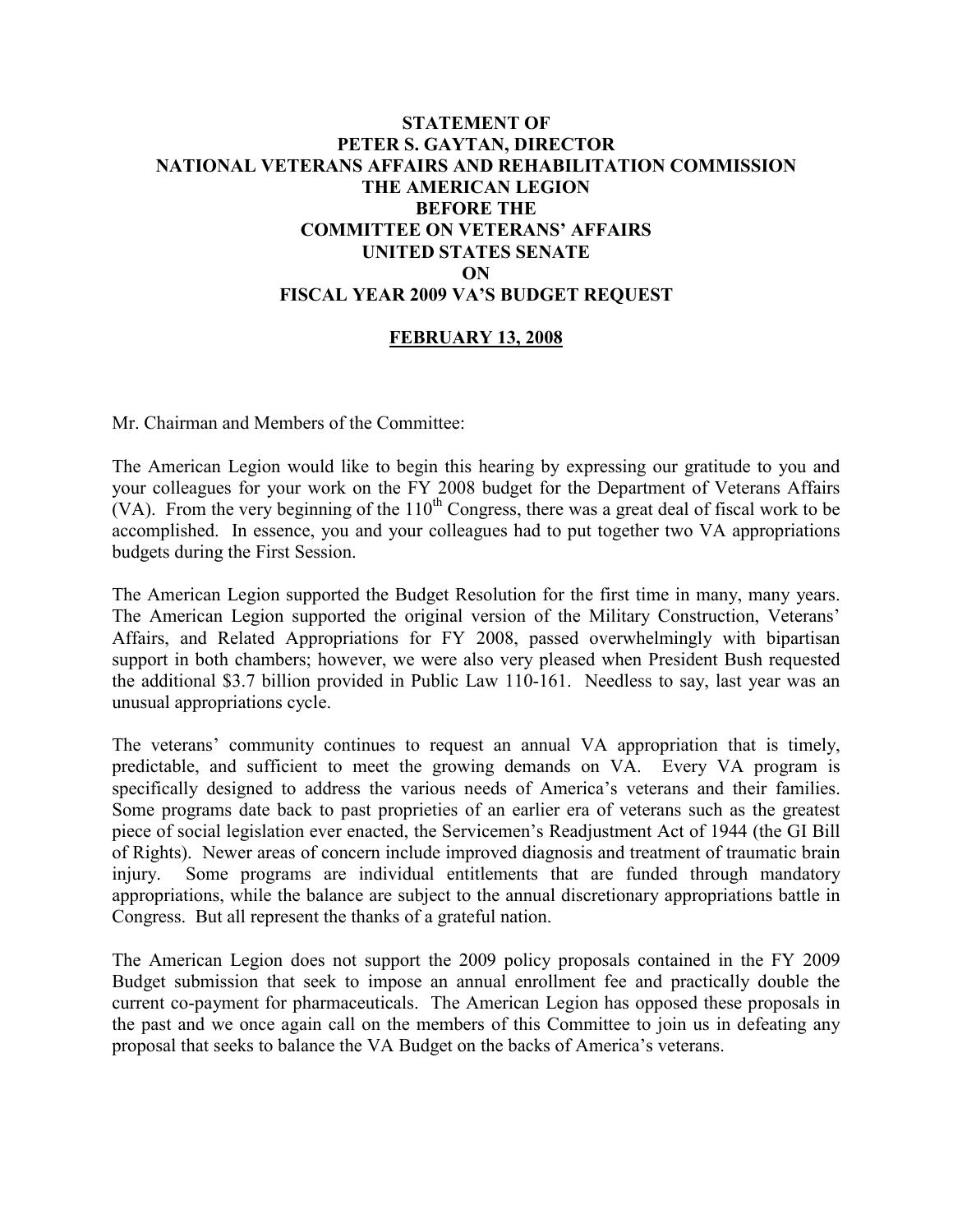Mr. Chairman, The American Legion welcomes the opportunity to present recommendations on the FY 2009 VA appropriations and other appropriations that fall under the jurisdiction of this Committee. The American Legion appreciates the efforts of the Secretary of Veterans Affairs and his capable leadership staff to produce a budget request that reflects the fiscal needs of VA to provide timely access to the earned benefits provided to those who served in the Armed Forces of the United States. In a nation of over 300 million citizens and a host of visitors, only 24 million veterans have accepted the challenge of military service. Some veterans were placed in harm's way, but all accepted the oath of enlistment. All were prepared to give "the last full measure of devotion."

Last September, The American Legion National Commander Marty Conatser testified before you and your colleagues to outline budget recommendations for FY 2009 and address some legislative concerns as well. To briefly recap, here is a table that reflects the final VA appropriations for FY 2008, The American Legion's budget request for FY 2009, and the President's budget request for FY 2009:

| <b>Discretionary Funding</b>        | <b>Final FY 2008</b> | <b>Legion's FY 09</b> | <b>President's</b>   |
|-------------------------------------|----------------------|-----------------------|----------------------|
| <b>Programs</b>                     | PL 110-161           | <b>Request</b>        | <b>Request FY 09</b> |
| <b>Total Medical Care</b>           | \$36.7 billion       | \$38.4 billion        | \$38.7 billion       |
|                                     |                      |                       |                      |
| <b>Medical Services</b>             | \$29.1 billion       |                       |                      |
|                                     |                      |                       | \$34 billion         |
| <b>Medical Administration</b>       | \$3.2 billion        |                       |                      |
|                                     |                      |                       |                      |
| <b>Medical Facilities</b>           | \$4.1 billion        |                       | \$4.6 billion        |
|                                     |                      |                       |                      |
| <b>Medical/Prosthetics Research</b> | $$480$ million       | \$476 million         | \$442 million        |
|                                     |                      |                       |                      |
| <b>Major Construction</b>           | \$1.1 billion        | \$560 million         | \$582 million        |
|                                     |                      |                       |                      |
| <b>Minor Construction</b>           | \$579 million        | \$485 million         | \$329 million        |
| <b>CARES</b>                        |                      | \$1 billion           |                      |
|                                     |                      |                       |                      |
| <b>State Extended Care</b>          | $$165$ million       | \$275 million         | \$85 million         |
| <b>Facilities Grants Program</b>    |                      |                       |                      |
|                                     | \$39 million         | \$45 million          | \$32 million         |
| <b>State Veterans' Cemetery</b>     |                      |                       |                      |
| <b>Construction Grants</b>          |                      |                       |                      |
| Program                             |                      |                       |                      |
| <b>National Cemetery</b>            | \$195 million        | \$228 million         | \$181 million        |
| <b>Administration</b>               |                      |                       |                      |
|                                     |                      |                       |                      |
| <b>General Operating Expenses</b>   | \$1.6 billion        | \$2.8 billion         | \$1.7 billion        |
| <b>Information Technology</b>       | \$2 billion          | \$2.3 billion         | \$2.4 billion        |
|                                     |                      |                       |                      |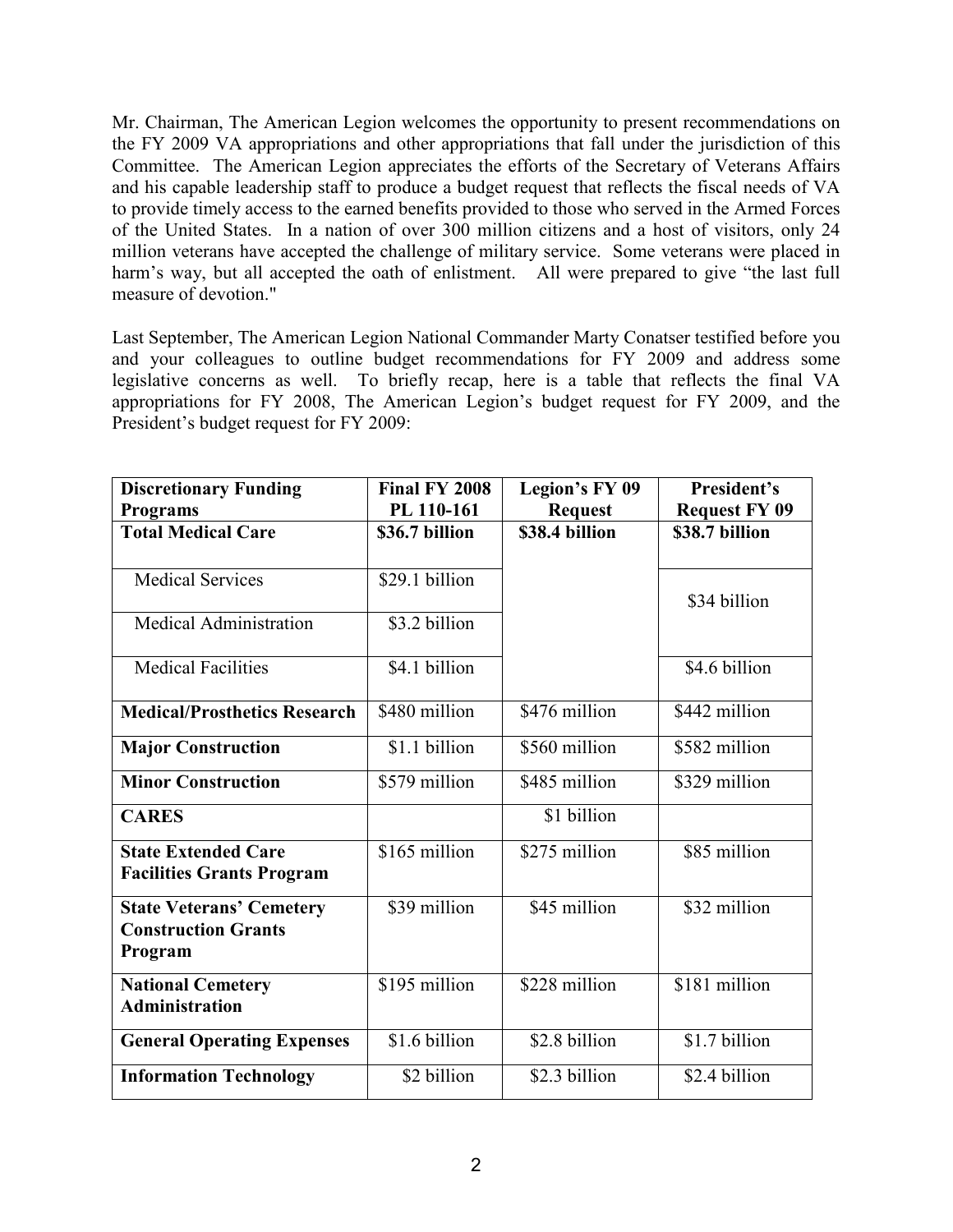### **VETERANS AFFAIRS AND REHABILITATION**

The American Legion breaks down its Veterans Affairs and Rehabilitation testimony into three sections that mirror the major organizational segments of the Department of Veterans Affairs (VA). In these separate sections The American Legion will discuss our legislative budget priorities regarding the Veterans Health Administration (VHA), the Veterans Benefits Administration (VBA) and the National Cemetery Administration (NCA).

### **VETERANS HEALTH ADMINISTRATION**

The distinction of the VA as the nation's leader in providing safe, high-quality health care in the health care industry (both public and private), has been recognized by several reputable sources:

- The medical journal *Neurology* commented, "The VA has achieved remarkable improvements in patient care and health outcomes, and is a cost-effective and efficient organization" (2007).
- Harvard University's Kennedy School of Government presented VA with the highly coveted "*Innovations in American Government*" for its advanced electronic health records and performance measurement system (2006).
- The *Journal of the American Medical Association* (*JAMA*) noted VA's health care system has "...quickly emerged as a bright star in the constellation of safety practice, with system-wide implementation of safe practices, training programs and the establishment of four patient-safety research centers" (2005).
- The recent book by Phillip Longman entitled *Best Care Anywhere: Why VA Health Care is Better Than Yours* (2007).

#### **VETERANS' HEALTH CARE BENEFIT ENROLLMENT DISCRIMINATION**

All veterans eligible to receive benefits from VA should have access to the VA health care system. The American Legion opposes any enrollment policy that disallows any eligible veteran, who was prepared to give his or her life for this country, access to what is often described as the best health care in the nation. Honorable military service, whether for a single enlistment period or for a 30-year career, is not merely another period of employment in an individual's personal history. It is a defining portion of one's life.

Maintaining the quality of care that VA is currently known for should be a national priority. But that quality of care is being denied to an ever-increasing number of America's veterans. FY 2009 budget request continues the suspension of enrollment of new Priority Group 8 veterans due to the increased demands for services. According to VA, the number of Priority Group 8 veterans denied enrollment in the VA health care system at the end of FY 2007 was 386,767. The American Legion believes this number is significantly higher because it does not include those veterans who have not attempted to use the VA because they are aware of the suspension. Given the recruiting and retention problems the armed forces face, it is clear that denying earned benefits to eligible veterans does not solve the problems created by an inadequate Federal budget.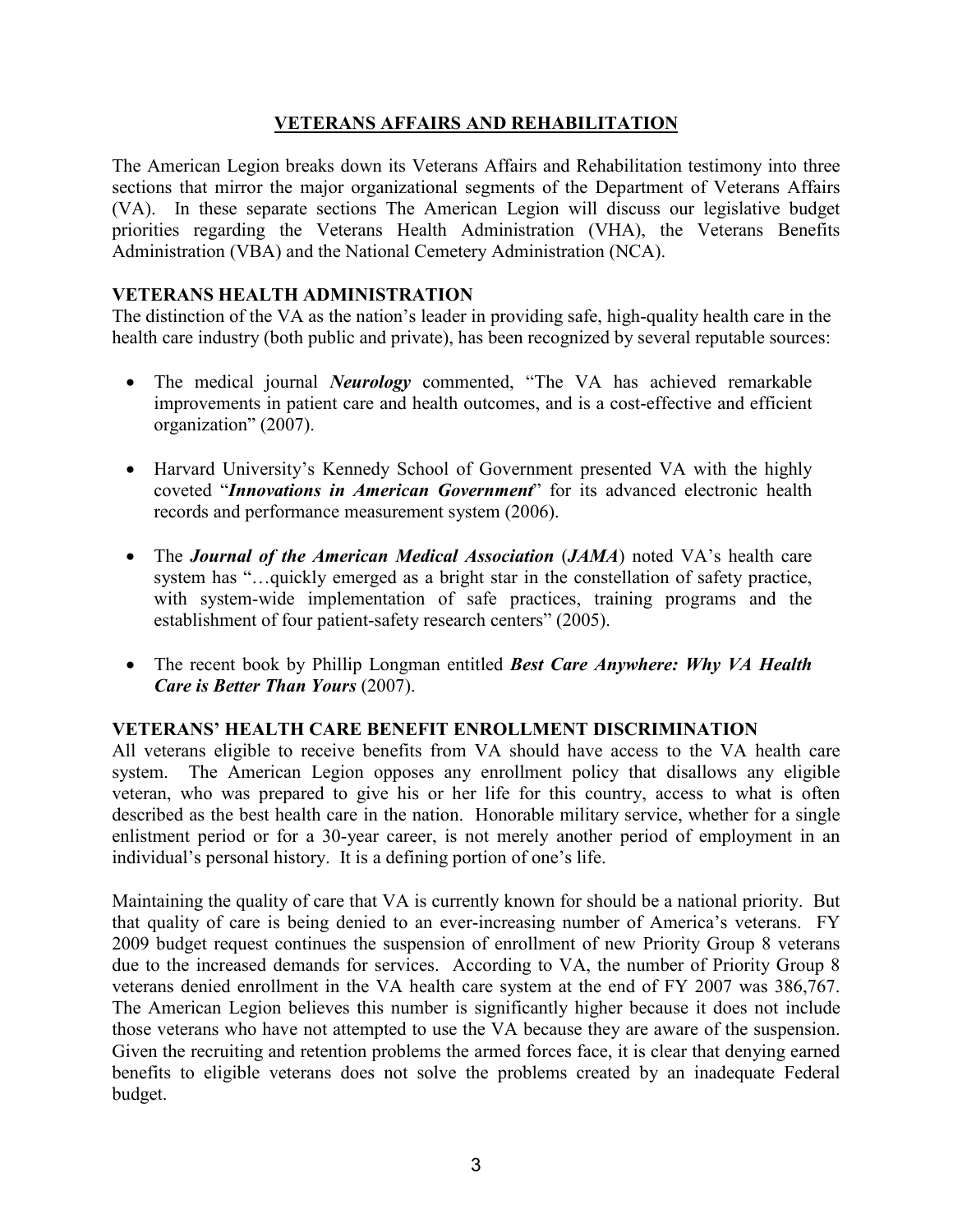As the Global War on Terrorism wages on, fiscal resources for VA will continue to be stretched and this nation's veterans will continue to beg elected officials for monies to sustain a viable VA. A viable VA is one that cares for all veterans, not just the most severely wounded. More importantly, VA is often the first experience veterans have with the Federal government after leaving military service. This nation's veterans have never let this country down; it is time for Congress to do its best not to let them down.

All veterans, who are eligible to receive benefits from VA, should have timely access to the VA health care system. Honorable military service is evidence of an individual's commitment to this nation. In return for honorable military service, the *thanks of a grateful nation* should not simply be a conditional benefit that can easily be restricted or denied by political or bureaucratic whim, but should be regarded as an earned right in recognition for faithful service to this country.

Quality, timely and accessible VA health care is the on-going cost of war. It is unconscionable to send the young men and women in the armed forces to every corner of the globe and then limit the funding to take care of their injuries suffered in service to this country. VA was created to take care of the unique needs of a very specific population, those veterans that wore the uniforms of the armed forces. Once those uniforms are off, these veterans should be able to depend upon the VA health care system for their health care needs – regardless of the type or severity of their injuries. Many veterans will need health care for the rest of their lives. The American Legion expects the VA health care system to ensure and provide the very best health care for this nation's heroes. The American Legion strongly supports the reinstatement of enrollment for Priority Group 8 veterans.

## **MANDATORY FUNDING OF VA MEDICAL CARE**

The American Legion believes the time for mandatory funding for veterans' health care is now. Congress should act to ensure that we, as a nation, will always provide the funding necessary to ensure veterans, who seek timely access to quality health care through the VA health care delivery system, are provided the health care they earned.

A new generation of young Americans is now deployed around the world, answering the nation's call to arms. Like so many brave men and women who honorably served before them, these new veterans are fighting for freedom, liberty and security of us all. Also like those who served before them, today's veterans deserve the respect of a grateful nation when they return home.

Previous generations of wartime veterans were welcomed at VA medical facilities until the 1980s. Unfortunately, without urgent changes in health care funding, these new veterans will soon discover their battles are not yet over. This nation's newest heroes will be fighting for the life of the VA health care system. Just as the veterans of the 20th century did, they will be forced to fight for the care they are eligible to receive.

The American Legion believes that the Veterans Health Administration's (VHA) recurring fiscal difficulties will only be solved when its funding becomes a mandatory appropriation item. As a mandatory appropriation, law would guarantee VA health care funding for all eligible enrollees – and it will be a patient-based, rather than a budget-driven, annual appropriation.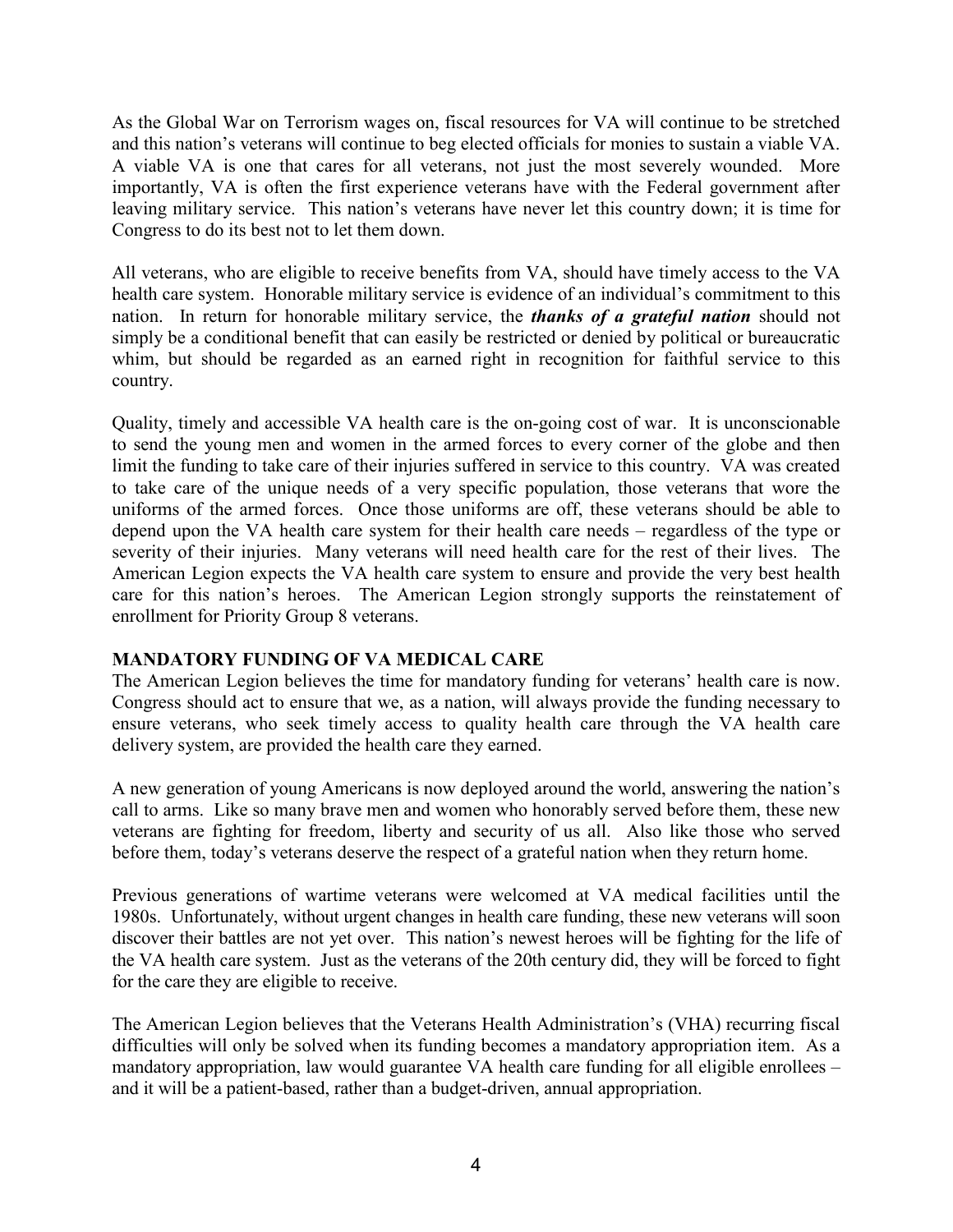The American Legion continues to support legislation that establishes a system of capitationbased funding for VHA. This new funding system would provide all of VHA's funding, except that of the State Extended Care Facilities Construction Grant Program which would be separately authorized and funded as a discretionary appropriation.

Although VHA continues to struggle to maintain its global preeminence with a 21st Century integrated health care delivery system, it is handicapped by funding methods that were developed in the 19th Century for a now antiquated, inpatient delivery system. No modern health care organization can be expected to survive with such an inconsistent and inadequate budget process. The American Legion's position on VA health care funding is that health care rationing for veterans must end. It is time to guarantee health care funding for all veterans seeking VA health care.

### **THIRD-PARTY REIMBURSEMENTS**

The Balanced Budget Act of 1997, PL 105-33, established the VA Medical Care Collections Fund (MCCF). The law requires that money collected or recovered from third-party payers after June 30, 1997, be deposited into this fund. The MCCF is a depository for collections from thirdparty insurance, outpatient prescription co-payments and other medical charges and user fees. The funds collected may be used to provide VA medical care and services and for VA expenses for identification, billing, auditing and collection of amounts owed the Federal government.

The American Legion supported legislation to allow VA to bill, collect and reinvest third-party reimbursements and co-payments. However, The American Legion has adamantly opposed the scoring of MCCF as an offset to annual discretionary appropriations because almost all of these funds derive from the treatment of non-service-connected medical conditions. Historically, these collection goals far exceed VA's ability to collect accounts receivable.

Once again, the President's budget request for FY 2009 raises the bar on MCCF from \$2.3 billion to \$2.5 billion. VA's ability to capture these funds is critical to its ability to provide quality and timely health care to veterans. Miscalculations of VA required funding levels results in real budgetary shortfalls. Seeking an annual emergency supplemental appropriation is not the most cost-effective means of funding the nation's model health care delivery system.

Government Accountability Office (GAO) reports have described the continuing problems in VHA's ability to capture insurance data in a timely and accurate manner and have raised concerns about VHA's ability to maximize its third-party collections. GAO visited three VA medical centers and found the following concerns: VA lacked the ability to verify insurance; VA could not accept partial payment as full payment; VA had inconsistent compliance with collections follow up; VA failed to ensure documentation by VA physicians was sufficient; VA had insufficient automation; and, VA had a shortage of qualified billing coders. All of these concerns are key deficiencies contributing to the collections shortfalls. VA should implement all available remedies to maximize its collections of accounts receivable.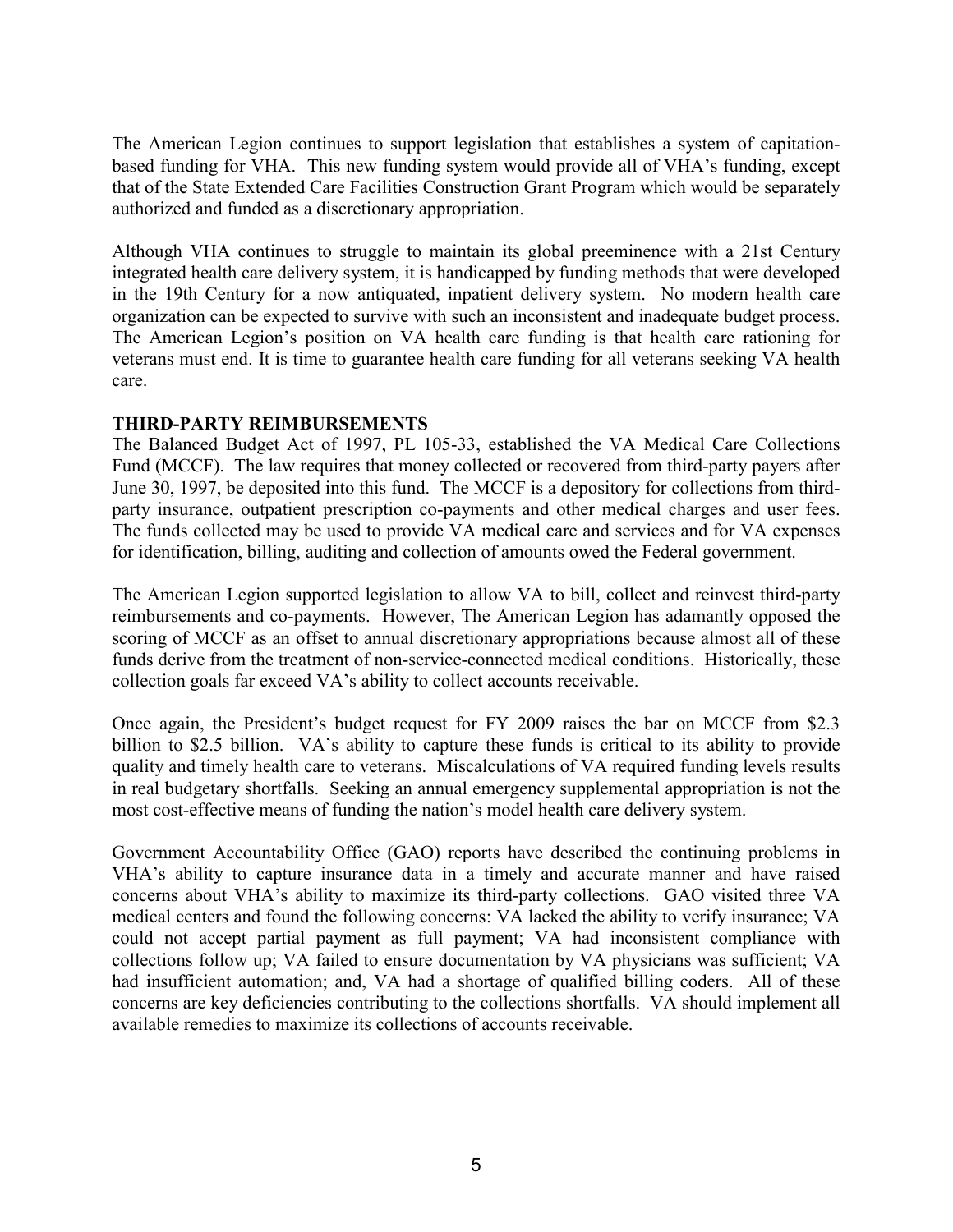The American Legion opposes offsetting annual VA discretionary funding by the arbitrarily set MCCF goal, especially since VA is prohibited from collecting any third-party reimbursements from the nation's largest Federally-mandated health insurer, Medicare.

## **MEDICARE REIMBURSEMENTS**

Veterans contribute to the Medicare Trust Fund, as do most American workers, without choice, throughout their working lives. Veterans also paid these contributions when they served on active-duty. However, when a veteran is treated at a VA medical facility, VA is prohibited from collecting Medicare reimbursements for the treatment of allowable, nonservice-connected medical conditions. Since over half of VA's enrolled patient population is Medicare-eligible, this prohibition constitutes a multi-billion dollar annual subsidy to the Medicare Trust Fund. No other Federal health care provider is prohibited from receiving Medicare reimbursements. The American Legion supports allowing Medicare reimbursement to VHA to pay for the treatment of allowable, nonservice-connected medical conditions of enrolled Medicare-eligible veterans.

# **MEDICAL CONSTRUCTION AND INFRASTRUCTURE SUPPORT MAJOR CONSTRUCTION**

The CARES process identified more than 100 major construction projects in 37 states, the District of Columbia, and Puerto Rico. Construction projects are categorized as 'major' if the estimated cost is over \$10 million. Now that VA has a plan to deliver health care through 2022, it is up to Congress to provide adequate funds.

The CARES plan calls for, among other things, the construction of new hospitals in Orlando, FL, and Las Vegas, NV, and replacement facilities in Louisville, KY, and Denver, CO, for a cost estimated to be well over \$1 billion for these four facilities. VA has not had this type of progressive construction agenda in decades. Major construction money can be significant and proper utilization of funds must be well planned. Recently, Congress approved funding for a new Veterans Affairs Medical Center in Denver. It is our hope that funding will be provided for Louisville and Las Vegas as well.

In addition to the cost of the proposed new facilities are the many construction issues that have been virtually "put on hold" for the past several years due to past inadequate funding and the moratorium placed on construction spending by the CARES process. One of the most glaring shortfalls is the neglect of the buildings sorely in need of seismic correction. This is an issue of safety. The delivery of health care in seismically unsafe buildings cannot be tolerated and funds must be allocated to not only construct the new facilities, but also to pay for much needed upgrades at existing facilities. Gambling with the lives of veterans, their families and VA employees is absolutely unacceptable.

The American Legion believes that VA has effectively shepherded the CARES process to its current state by developing the blueprint for the future delivery of VA health care – it is now time for Congress to adequately fund the implementation of this crucial undertaking.

The American Legion recommends \$560 million for Major Construction in FY 2009. Although the President's budget request for FY 2009 calls for Major Construction to be \$582 million, The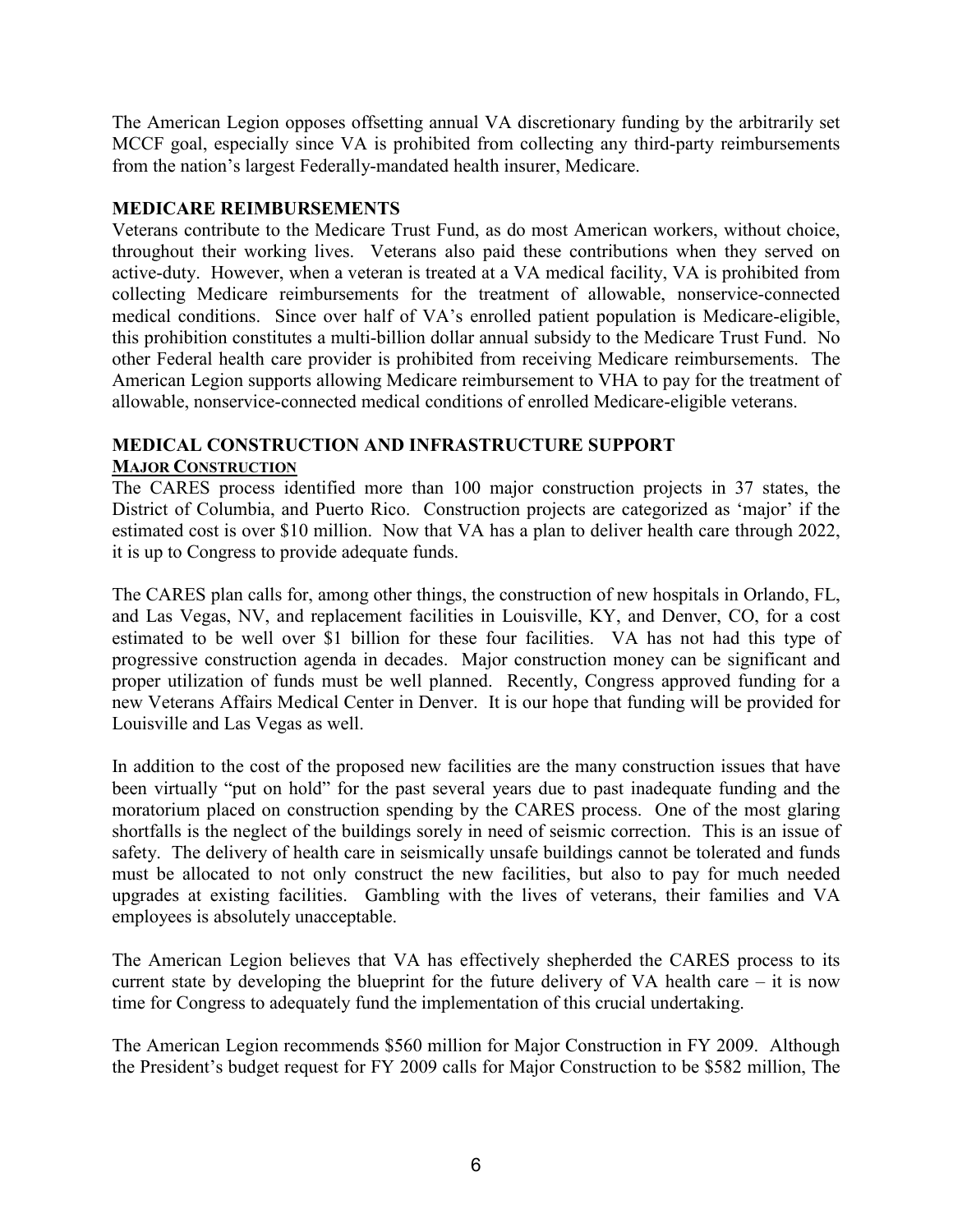American Legion also recommends an additional \$1 billion specifically designated for approved CARES major construction.

### **MINOR CONSTRUCTION**

VA's minor construction program has also suffered significant neglect over the past several years. Maintaining the infrastructure of VA's buildings is no small task. Because the buildings are old, renovations, relocations and expansions are quite common. When combined with the added cost of the CARES program recommendations, it is easy to perceive that a major increase over the previous funding level is crucial and overdue.

The American Legion recommends \$485 million for Minor Construction in FY 2009.

# **VETERANS BENEFITS ADMINISTRATION**

The President's annual budget request is a detailed outline of the mandatory and discretionary funding needed by the Veterans Benefits Administration (VBA). Given VBA's many challenges and responsibilities, which include the annual expenditures for compensation, pension, and related benefit payments, it is imperative that Congress ensure that VBA's programs have the personnel and other resources necessary to operate efficiently and can provide quality and timely service. The budget debate process and oversight hearings provide opportunities to evaluate how well VBA is, in fact, performing its missions and whether the needs and expectations of its stakeholders are being met.

For several years, VBA has endeavored to implement its long-term strategic plans to hire and train a new cadre of adjudicators, to continue the computer modernization program, and to institute a variety of procedural and programmatic changes intended to improve the claims adjudication process. However, external factors, such as the enactment of legislation providing new benefits and medical care services and precedent setting legal decisions by the federal courts, continue to play a major role in changing VBA's plans, policies, and operations. VBA's efforts to address these varied and complex issues have profound budgetary and operational implications.

One of the most significant challenges plaguing VBA is the sheer size of the backlog of pending disability claims and appeals. These claims are usually multi-issue cases arguing complex medical and legal issues that must be resolved. The American Legion believes the backlog is a symptom of unresolved systemic problems that adversely affect the adjudication and appeals process. These unresolved problems further contribute to the ever-growing backlog. These problems include: frequent decision-making errors at all levels of the decision making process; failure by VA personnel to comply with the *Veterans' Claims Assistance Act of 2000* (*VCAA*); lack of personal accountability by VA employees and managers; ineffective quality control and quality assurance programs; inadequate personnel training; and, an unreliable work measurement system. VBA is faced with a serious dilemma. While endeavoring to address these thorny issues, it is also aggressively trying to process claims faster. From the results, it does not appear VBA has found a way to successfully balance these competing priorities.

As of January 5, 2008, there were more than 406,000 rating cases pending in the VBA system. Of these, 105,693 (26 percent) have been pending for more than 180 days. There are more than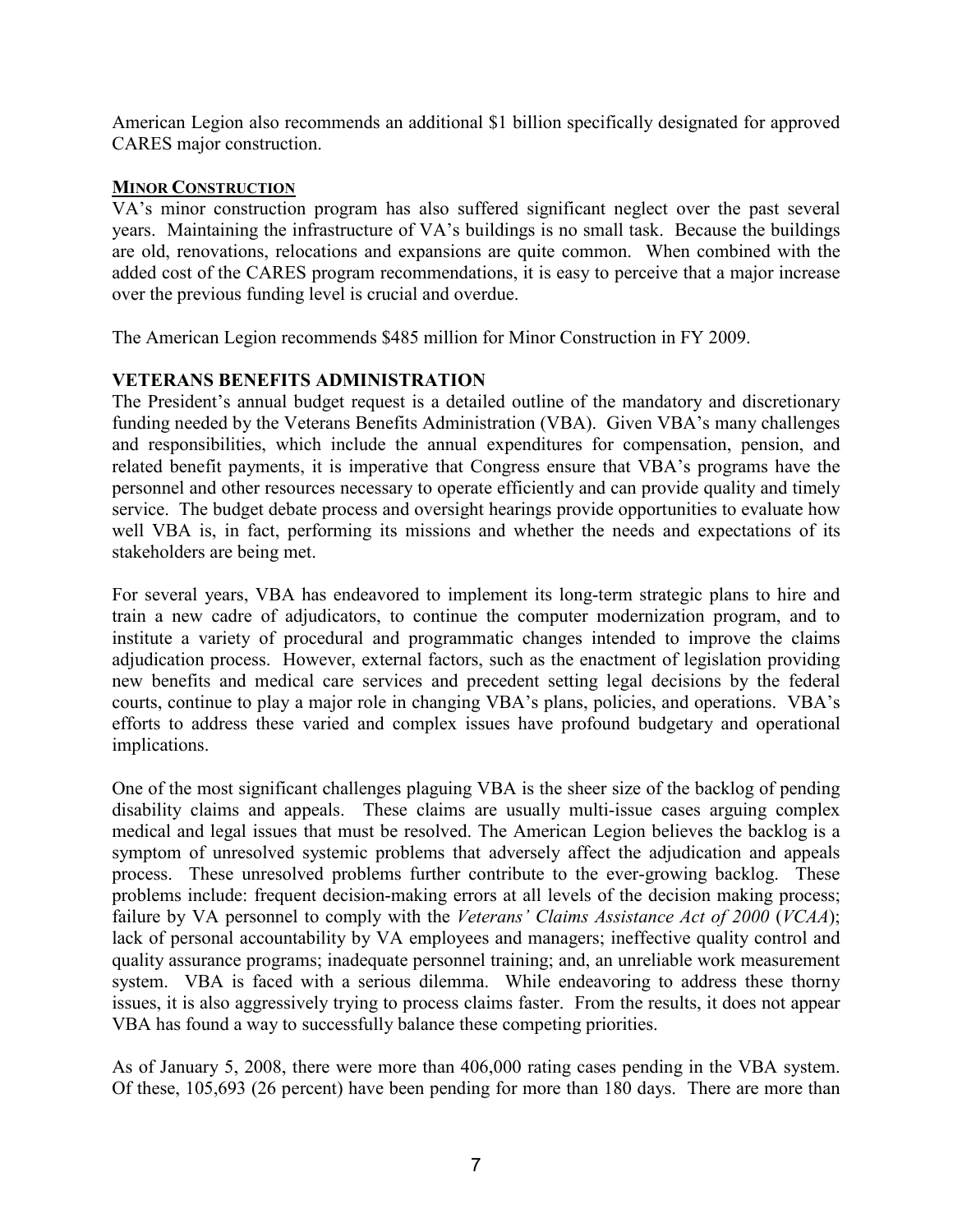163,000 appeals pending at VA regional offices, with more than 147,000 requiring some type of further adjudicative action. Additionally, there are currently more than 30,000 appeals pending at the Board of Veterans' Appeals and more than 19,000 remands pending at the Appeals Management Center.

As previously noted, The American Legion remains deeply concerned by the problems arising from the VBA's general lack of compliance with its 'duty to notify' and its 'duty to assist' requirements directed by the VCAA. This legislation is one of the most significant, pro-veteran improvements in the VA claims adjudication system in the past decade. However, VBA continues to give only lip service to this law. While claimants receive what VBA terms a VCAA letter, this letter, in fact, is generally not very informative about what particular evidence is needed by VBA to grant the benefit sought by the veteran. In addition, these VCAA letters are usually long and confusing, not very specific to the evidence needed from claimants, and written in bureaucratic language instead of 'plain English'. Rather than helping claimants with the development of the claim, these letters frequently generate more questions, more telephone calls, and more correspondence to veterans' service officers or the VA regional office. Clearly, the VCAA letter currently in use by VBA today only serves to delay rather than facilitate the claims process.

The VBA's work measurement system may directly or indirectly affect the VBA's failure to reduce the claims backlog. The VBA's work measurement system is the means by which both individual employee and station performance is tracked and evaluated. This system is also relied upon in determining staffing needs at the station, region, and service levels in support of VBA's annual budget request. A serious problem can arise if the data developed by the work measurement system is neither accurate nor reliable in reporting the actual amount of work accomplished. This produces a distorted view of the way the VBA adjudication process is operating and what the true staffing needs are, both locally and system-wide.

The American Legion believes VBA's current work measurement system is seriously flawed. It does not provide VBA and Congress the needed information on how long it actually takes to properly process a claim and how many staff are required to perform this process in a timely manner. The American Legion advises that this work data is also subject to frequent manipulation and abuse, thus, its accuracy and reliability is open to serious question as are the conclusions and decisions drawn from this work data. In the view of The American Legion, the development and implementation of a new work measurement system should be one of VBA's highest priorities. The American Legion fully understands and appreciates the major challenges facing VBA in the upcoming year, but as a major stakeholder in VBA's benefit programs we are committed to ensuring that VBA provides the best quality and timely service to our nation's veterans and their families.

## **NATIONAL CEMETERY ADMINISTRATION**

Approximately 24 million veterans are living today. Nearly 690,000 veteran deaths are estimated to occur in 2009. VA estimates that approximately 111,000 will request interment in national cemeteries. Considering the growing cost of burial services and the excellent quality of service the National Cemetery Administration (NCA) provides, The American Legion foresees that this percentage will be much greater. Congress must therefore provide sufficient *Major*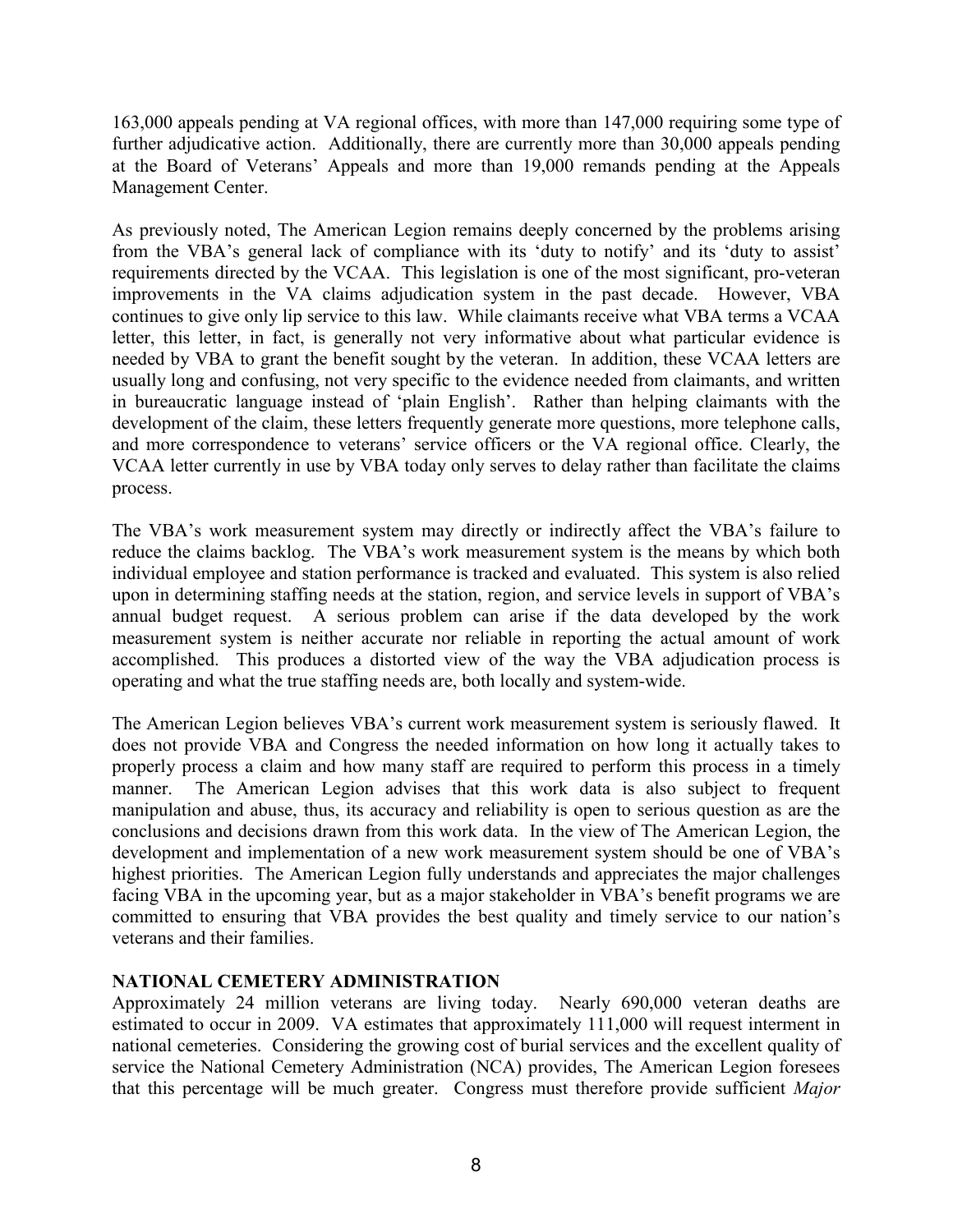*Construction* appropriations to permit NCA to accomplish its stated goal of ensuring that burial in a national or state cemetery is a realistic option for our nation's veterans by locating cemeteries within 75 miles of 90 percent of eligible veterans. The American Legion recommends \$228 million be appropriated for the National Cemetery Administration for FY 2009.

#### **NATIONAL CEMETERY EXPANSION**

According to VA, it takes approximately 20 to 30 Full Time Equivalents (FTEs), to operate a national cemetery (depending on the size and workload at a particular facility) and it takes approximately 8 to 10 FTEs to operate a newly-opened cemetery (cemeteries are opened to interments long before completion of the full site). Thus, it seems reasonable that at least 50 new FTEs will be needed to operate the six new cemeteries NCA is planning to bring online in FY 2008. It is likely, therefore, that these new cemeteries will need the full 20 to 30 FTEs in FY 2009. The average VA employee salary with benefits is \$63,709. The American Legion recommends that funding for an additional 120-150 employees be included in the FY 2009 budget.

### **NATIONAL SHRINE COMMITMENT**

Maintaining cemeteries as National Shrines is one of NCA's top priorities. This commitment involves raising, realigning and cleaning veterans' headstones and markers to renovate their gravesites. The work that has been done by VA so far has been outstanding; however, adequate funding is the key to maintaining this very important commitment. The American Legion supports NCA's goal of completing the National Shrine Commitment within five years. This commitment includes the establishment of standards of appearance for national cemeteries that are equal to the standards of the finest cemeteries in the world. Operations, maintenance and renovation funding must be increased to reflect the true requirements of the NCA to fulfill this commitment.

VA has assessed burial sections and sites, roadways, buildings, and historic structures and has identified 928 potential improvement projects at an estimated cost of \$280 million. October 2007 marked the end of the 5-year plan, but still much work needs to be done. With the addition of six new cemeteries and the addition of six more cemeteries that are fast-tracked to come online this year, resources will be strained. The American Legion recommends that \$52 million be appropriated to the National Shrine Commitment in order to fulfill this commitment to the nation's veterans.

#### **STATE CEMETERY CONSTRUCTION GRANTS PROGRAM**

This program is not intended to replace National Cemeteries, but to complement them. Grants for state-owned and operated cemeteries can be used to establish, expand and improve on existing cemeteries. There are 60 operational state cemeteries and two more under construction. Since NCA concentrates its construction resources on large metropolitan areas, it is unlikely that new national cemeteries will be constructed in all of the States. Therefore, individual states are encouraged to pursue applications for the State Cemetery Grants Program. Fiscal commitments from the States are essential to keep the operations of state cemeteries on track. NCA estimates it costs about \$300,000 per year to operate a state cemetery.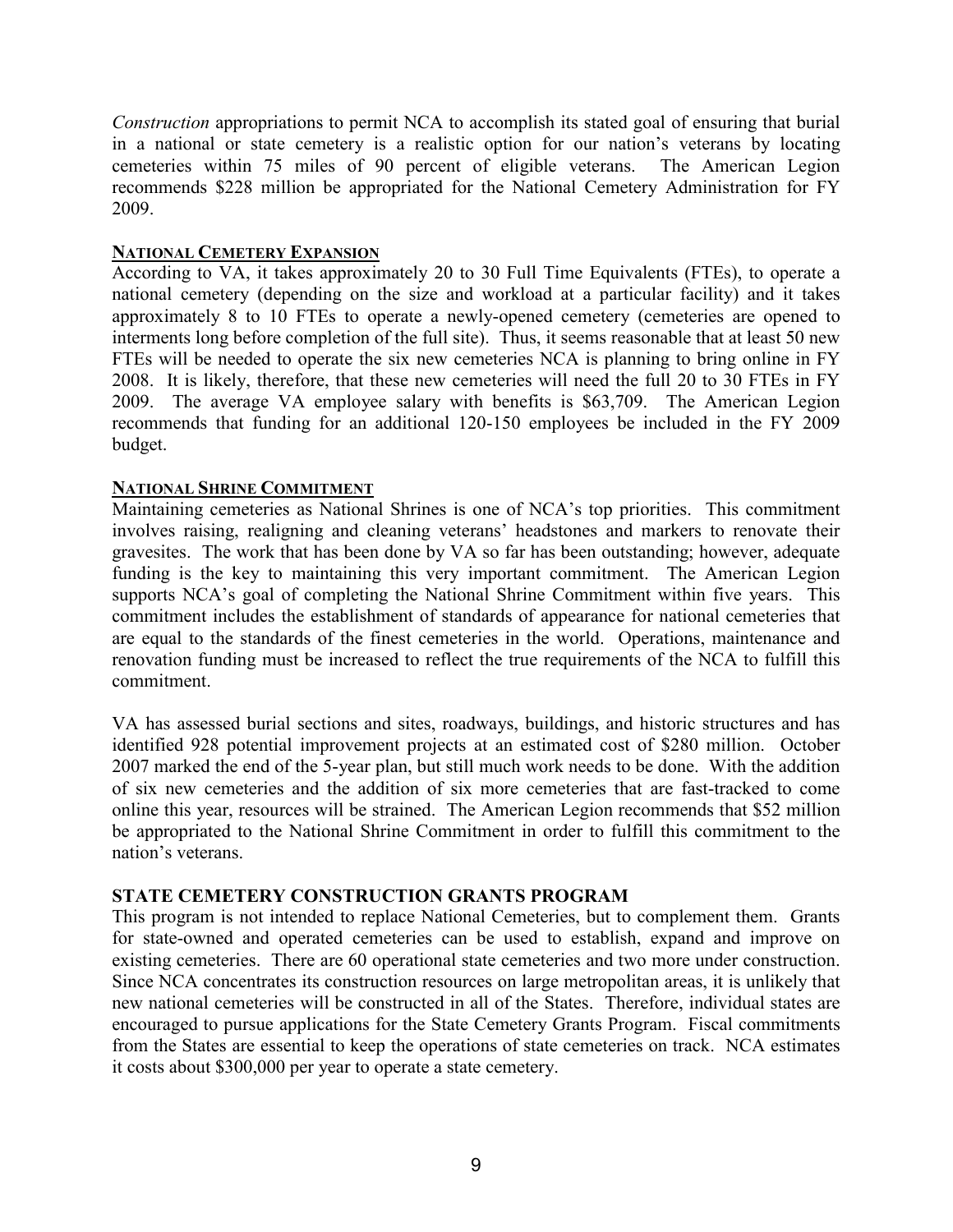Determining an "average cost" to build a new state cemetery or to expand an existing one is very difficult. Many factors influence cost, such as location, size and the availability of public utilities. The American Legion believes States will increasingly use the State Cemetery Grants Program to fulfill the needs of their veteran populations that are still not well served by the "75 mile service area/170,000 veteran population" threshold that currently serves as the VA benchmark for establishing a new national cemetery. New state cemeteries and expansions and improvements of existing state cemeteries are therefore likely to increase. With increasing costs, especially given the high cost of land in urban areas, and with increasing demand, The American Legion recommends the amount of funding for the State Cemetery Grants Program be substantially increased. The American Legion recommends \$45 million for the State Cemetery Grants Program in FY 2009.

## **ECONOMICS**

### **THE GI BILL AND VETERANS' EDUCATION BENEFITS**

The American Legion has a proud history of developing the *Servicemen's Readjustment Act of 1944* (Public Law 78-346), also known as the *GI Bill of Rights*, which served to assist 18 million veterans of WWII in gaining employment after military service and assisting in the creation of the American middle class.

Accordingly, The American Legion supports passage of major enhancements to the *All*-*Volunteer Force Education Assistance Program*, better known as the *Montgomery GI Bill* (*MGIB*). The current make-up of the operational military force requires that adjustments be made to support all armed forces servicemembers. The American Legion supports legislation that will allow members of the Reserve Components to earn credits for education while mobilized, just as active-duty troops do, and be able to use those credits after they leave military service. Two of the top priorities of any veterans' education legislation are equity and portability of benefits. However, it is also clear that the current dollar value of benefits must be increased to meet the greater costs of today's higher education.

In the 20 years since the MGIB went into effect on June 30, 1985, the nation's security needs have changed radically from a fixed Cold War to a dynamic Global War on Terrorism. In 1991, the Active-Duty Force (ADF) of the military stood at 2.1 million; today it stands at 1.4 million. Between 1915 and 1990 the Reserve Force (RF) was involuntarily mobilized only nine times. Today the nation's Reserve Forces are no longer a strategic force but are an operational force mobilized continuously and working side-by-side with active duty units all over the world.

The Department of Defense (DOD) reported as of August 2007 that in support of Operation Iraqi Freedom (OIF) and Operation Enduring Freedom (OEF) there have been:

- 2.4 million deployment events;
- 1.6 million servicemembers have been deployed;
- 540,000 servicemembers have had more than one deployment;
- 443,000 National Guard and Reservists have been mobilized and deployed to Iraq or Afghanistan since 2001, for an average of 18 months per mobilization;
- Out of 540,000 servicemembers with more than one deployment, 103,909 are members of the Reserve Components; and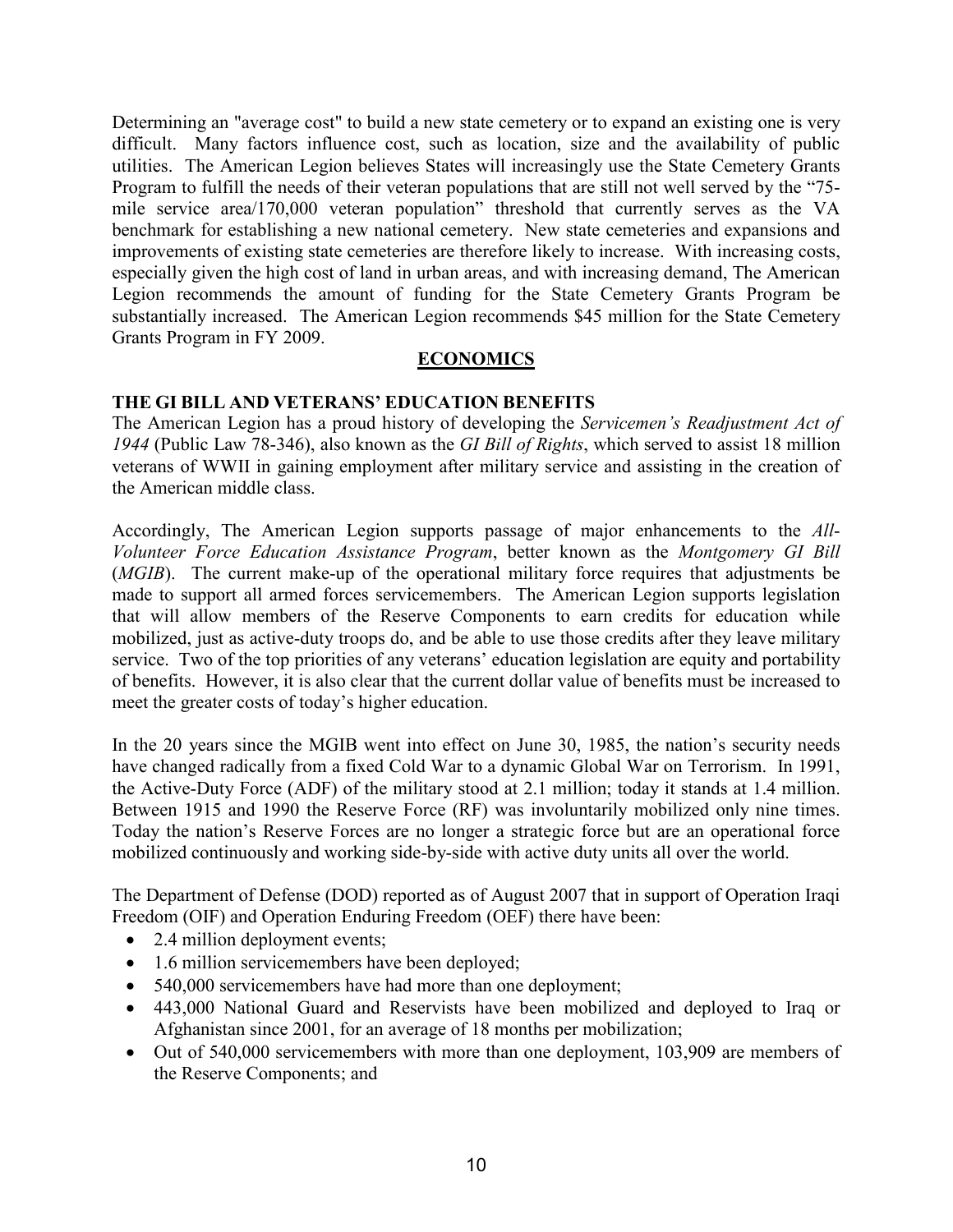• 'Stop-loss' (a policy that prevents troops from leaving the service when their enlistment end date has arrived) has been imposed on more than 50,000 troops.

The American Legion recommends that the dollar amount of the entitlement should be indexed to the average cost of college education including tuition, fees, textbooks and other supplies for commuter students at an accredited university, college or trade school for which they qualify and that the educational cost index should be reviewed and adjusted annually.

The American Legion supports a monthly, tax-free subsistence allowance indexed for inflation as part of the educational assistance package.

The American Legion recommends reauthorizing and funding State Approving Agencies to assure current staffing and activities and to assure that there is no harm to veterans receiving education payments.

### **STATE APPROVING AGENCIES**

The American Legion is deeply concerned with the timely manner that veterans, especially returning wartime veterans, receive their education benefits. Annually, approximately 300,000 servicemembers (90,000 of them belonging to the National Guard and Reserve) return to the civilian sector and use their earned education benefits from the VA.

Any delay in receipt of education benefits or approval of courses taken at institutions of higher learning can adversely affect a veteran's life. A recent GAO Report entitled "VA Student Financial Aid; Management Actions Needed to Reduce Overlap in Approving Education and Training Programs and to Assess State Approving Agencies" (GAO-07-384) focuses on the need to "ensure that Federal dollars are spent efficiently and effectively."

GAO recommends that VA should require State Approving Agencies (SAAs) to track and report data on resources spent on approval activities, such as site visits, catalog review, and outreach in a cost-efficient manner. The American Legion agrees. Additionally, GAO recommended that VA establish outcome-oriented performance measures to assess the effectiveness of SAA efforts. The American Legion fully agrees. In response, VA Deputy Secretary Mansfield plans to establish a working group with SAA to create a reporting system for approval activities and develop outcome-oriented measures with a goal of implementation in the FY 2009 budget cycle. Finally, GAO recommended that VA should collaborate with other agencies to identify any duplicate efforts and use the agency's administrative and regulatory authority to streamline the approval process. The American Legion agrees. VA Deputy Secretary Mansfield responded that VA would initiate contact with appropriate officials at the Departments of Education and Labor to help identify any duplicate efforts.

SEC. 301 of PL 107-330 created increases in the aggregate annual amount available for state approving agencies for administrative expenses from FY 2003- FY 2007 to the current funding level of \$19 million. The American Legion fully supports reauthorization of SAA funding.

The American Legion strongly recommends keeping SAA funding at \$19 million in FY 2009 to assure current staffing and activities.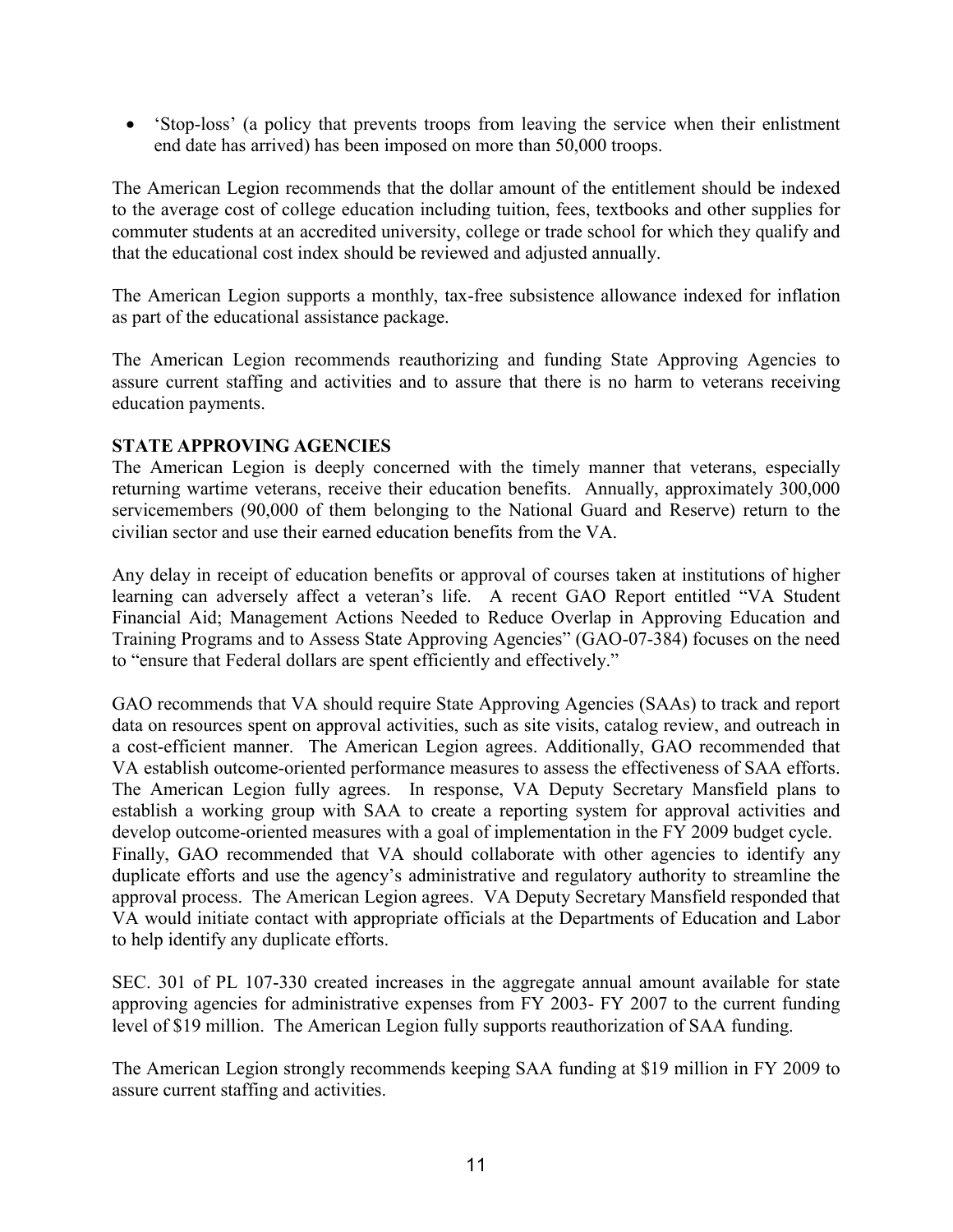## **VA HOME LOAN GUARANTY PROGRAM**

Since the home loan program was enacted as part of the original *Servicemen's Readjustment Act of 1944* (the GI Bill), VA has guaranteed more than 18 million home loans totaling nearly \$914 billion for veterans to purchase or construct a home, or to refinance another home loan on more favorable terms. In the five-year period from 2001 through 2006, VA has assisted more than 1.4 million veterans in obtaining home loan financing totaling almost \$197 billion. About half of these loans, just over 730,000, were to assist veterans to obtain a lower interest rate on an existing VA guaranteed home loan through VA's *Interest Rate Reduction Refinancing Loan Program*.

The VA funding fee is required by law and is designed to sustain the VA Home Loan Program by eliminating the need for appropriations from Congress. Congress is not required to appropriate funding for this program; however, because veterans must now 'buy' into the program, it no longer serves the intent of helping veterans afford a home. The funding fee makes the VA Home Loan program less beneficial when compared to a standard, private loan, in some aspects. The current rate for mortgages is approximately 5.7 percent. The funding fee would be *in addition* to the rate given by the lender. A \$300,000 loan would generate a fee in addition to any rate the veteran would achieve. The funding fee mandates the participant to buy into the program; however, that goes directly against the intention of the law: to provide veterans a resource for obtaining a home. Approximately 80 percent of all VA Home Loan participants must pay the funding fee and the current funding fee paid to VA to defray the cost of the home loan has had a negative effect on many veterans who choose not to participate in this highly beneficial program.

The American Legion supports the elimination of the VA Home Loan funding fee and urges Congress to appropriate funding to sustain the VA Home Loan Guaranty Program.

The American Legion reaffirms its strong support for VA's Loan Guaranty Program. The American Legion also supports any administrative and/or legislative efforts that will improve and strengthen the VA Home Loan Guaranty Program's ability to serve America's veterans.

## **HOMELESS PROVIDERS GRANT AND PER DIEM PROGRAM**

In 1992, VA was given authority to establish the Homeless Providers Grant and Per Diem Program under the *Homeless Veterans Comprehensive Service Programs Act of 1992* (PL 102- 590). Grants from the Grant and Per Diem Program are offered annually (as funding permits) by the VA to fund community agencies providing service to homeless veterans. VA can provide grants and per diem payments to help public and nonprofit organizations establish and operate supportive housing and/or service centers for homeless veterans.

Funds are available for assistance in the form of grants to provide transitional housing (up to 24 months) with supportive services, supportive services in a service center facility for homeless veterans not in conjunction with supportive housing, or to purchase vans.

The American Legion strongly supports funding the Grant and Per Diem Program for a five-year period instead of annually and supports increasing the funding level to \$200 million annually.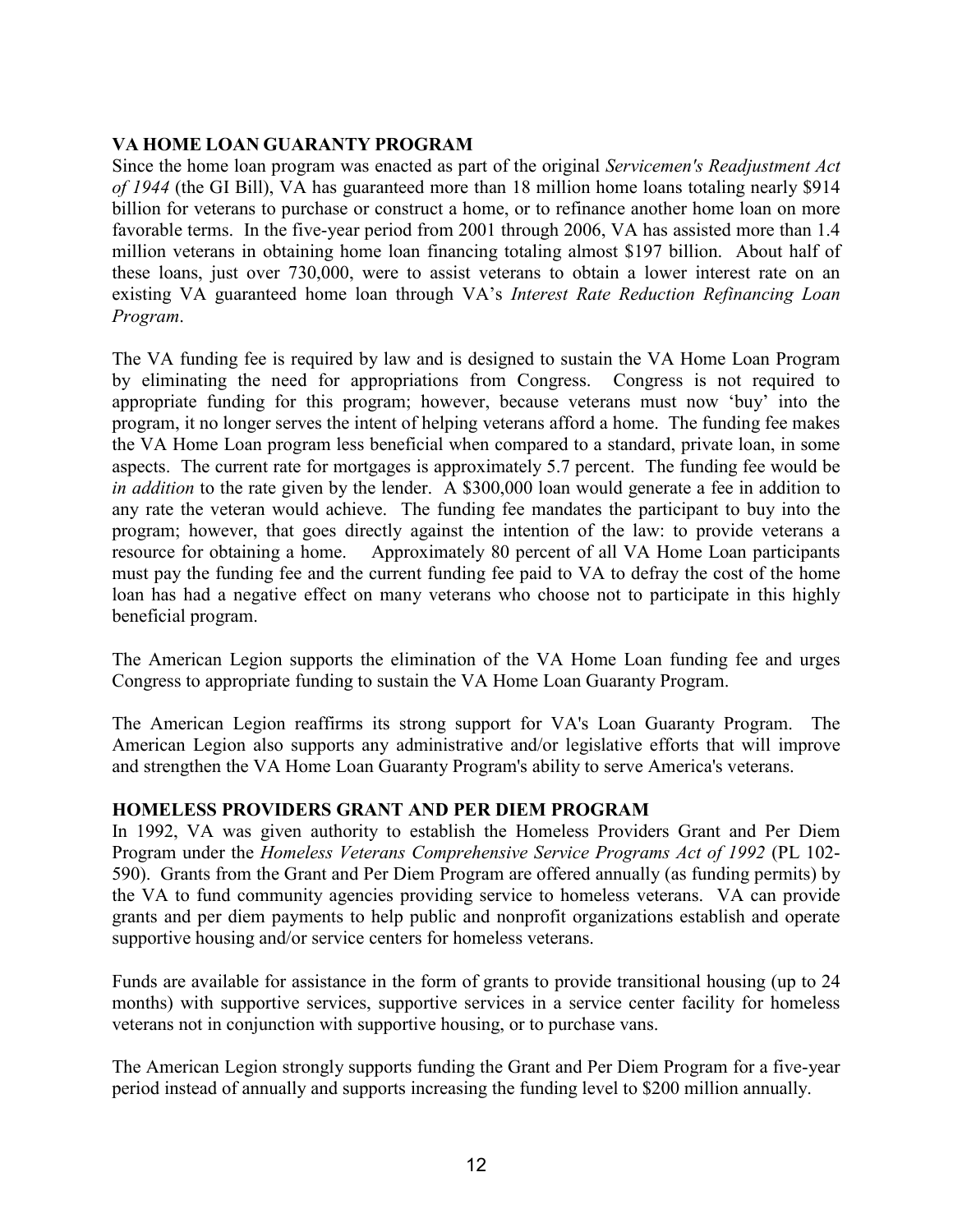## **DEPARTMENT OF LABOR VETERANS' EMPLOYMENT AND TRAINING SERVICE (DOL-VETS)**

VETS is and should remain a national program with Federal oversight and accountability. The American Legion is eager to see this program grow and especially would like to see greater expansion of entrepreneurial-based, self-employment opportunity training.

The mission of VETS is to promote the economic security of America's veterans. This mission is executed by assisting veterans in finding meaningful employment. The American Legion believes that by strengthening American veterans, we in turn strengthen America. Annually, DOD discharges approximately 250,000 servicemembers. Recently-separated service personnel will seek immediate employment or, increasingly, have chosen some form of self-employment.

In order for the VETS program to assist these veterans to achieve their goals, it needs to:

- Improve by expanding its outreach efforts with creative initiatives designed to improve employment and training services for veterans;
- Provide employers with a labor pool of quality applicants with marketable and transferable job skills;
- Provide information on identifying military occupations that require licenses, certificates or other credentials at the local, state, or national levels;
- Eliminate barriers to recently separated service personnel and assist in the transition from military service to the civilian labor market;
- Strive to be a proactive agent between the business and veterans' communities in order to provide greater employment opportunities for veterans; and
- Increase training opportunities, support and options for veterans who seek self-employment and entrepreneurial careers.

The American Legion believes staffing levels for DVOP specialists and LVERs should match the needs of the veterans' community in each state and not be based solely on the fiscal needs of the state government.

Contrary to the demands placed upon VETS, funding increases for VETS since 9/11 does not reflect the large increase in servicemembers requiring these services due to the Global War on Terrorism. In support of this fact, the inflation rate from January 2002 to January 2008 is 15.93 percent and yet for State Grants alone, funding has only increased a meek 2.5 percent (\$158 million to \$162 million) in the same time span.

The President's budget request for FY 2009 will allow for an increase of 1 percent for State Grants, the mechanism for funding DVOPs and LVERs. However, this does not meet the inflation rate and approximately 100 positions have the potential to be eliminated again next year.

More services and programs are needed and yet since 2002 the VETS program has only received a modest 4 percent increase. Transition assistance, education, and employment are each a pillar of financial stability. They will prevent homelessness allow the veteran to compete in the private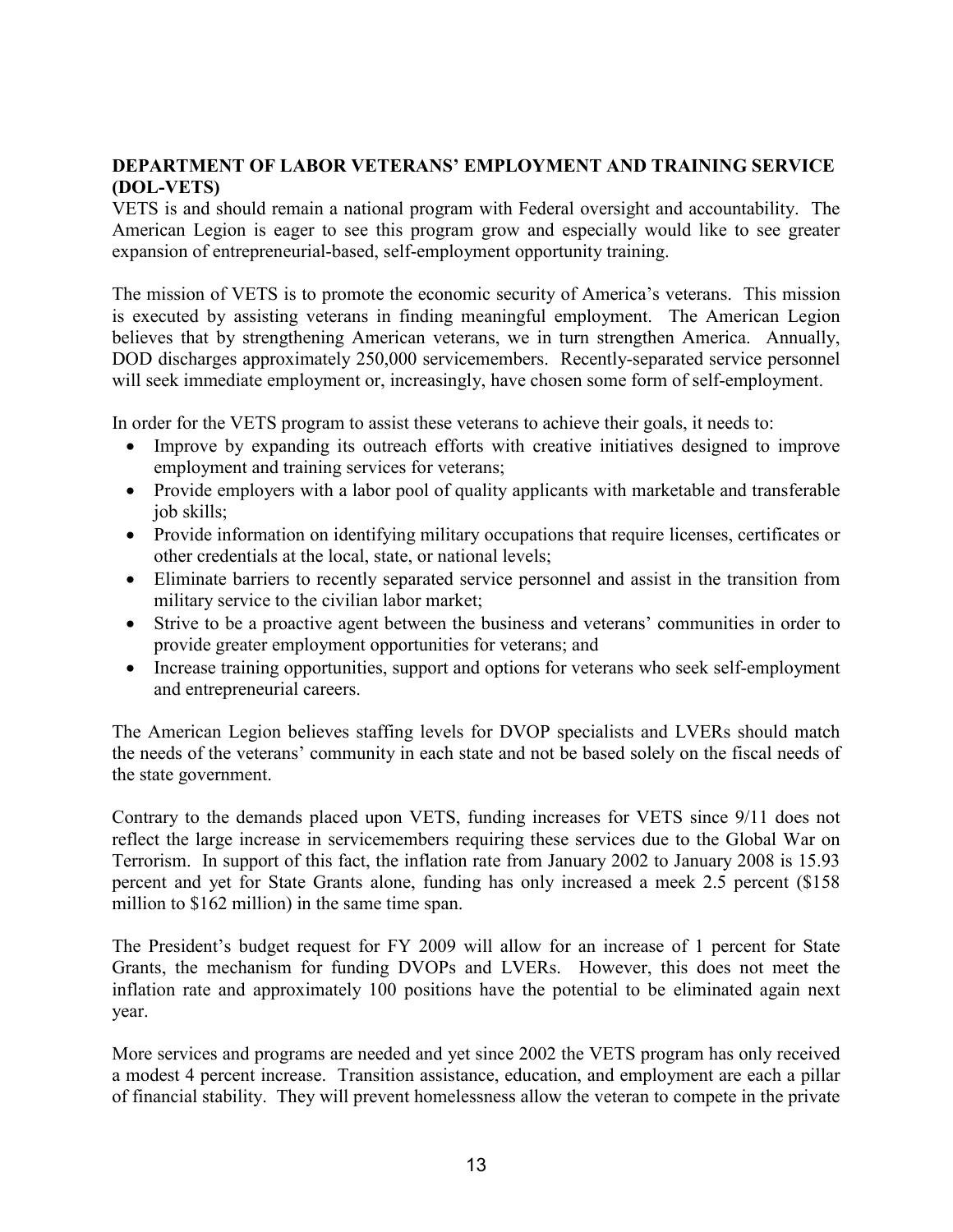sector, and let our nation's veterans contribute their military skills and education to the civilian sector. By placing veterans in suitable employment earlier, the country benefits from increased income tax revenue and reduced unemployment compensation payments, thus greatly offsetting the cost of Transitional Assistance Program (TAP) training. The American Legion recommends full funding for DOL-VETS.

## **HOMELESSNESS (DOL-VETS)**

The American Legion notes that there are approximately 200,000 homeless veterans on the street each night. This number, compounded with 300,000 service members entering the private sector each year since 2001 with at least a third of them potentially suffering from mental illness, requires intensive efforts. Numerous programs to prevent and assist homeless veterans are available.

The Homeless Veterans Reintegration Program (HVRP) is a competitive grant program. Grants are awarded to states or other public entities and non-profit organizations, including faith-based organizations, to operate employment programs that reach out to homeless veterans and help them become gainfully employed. The purpose of the HVRP is to provide services to assist in reintegrating homeless veterans into meaningful employment within the labor force and to stimulate the development of effective service delivery systems that will address the complex problems facing veterans. HVRP is the only nationwide program focused on assisting homeless veterans to reintegrate into the workforce.

The competition for these grants is intense as they have one of the highest cutoff score thresholds to be in the competitive range for any grant program. Amazingly, 243 grants did fall into the competitive range but there was only enough funding to award 145 submissions. The HVRP program could only award \$39 million for FY 2007 but had to deny 98 fully qualified nominations. These 98 additional qualified programs would require an additional \$30 million. The American Legion recommends \$70 million for this highly successful grant program.

# **TRAINING**

The National Veterans' Employment and Training Services Institute (NVTI) was established to ensure a high level of proficiency and training for staff that provide veterans employment services. NVTI provides training to Federal and state government employment service providers in competency based training courses. Current law requires all Disabled Veterans' Outreach Program (DVOP) and Local Veterans' Employment Representatives (LVER) personnel to be trained within 3 years of hiring. The American Legion recommends that these personnel should be trained within 1 year. The American Legion further recommends \$6 million in funding to NVTI.

## **VETERANS WORKFORCE INVESTMENT PROGRAM (VWIP)**

VWIP grants support efforts to ensure veterans' lifelong learning and skills development in programs designed to serve the most-at-risk veterans, especially those with service-connected disabilities, those with significant barriers to employment, and recently separated veterans. The goal is to provide an effective mix of interventions, including training, retraining, and support services, that lead to long term, higher wage and career potential jobs. The American Legion recommends \$20 million in funding for VWIP.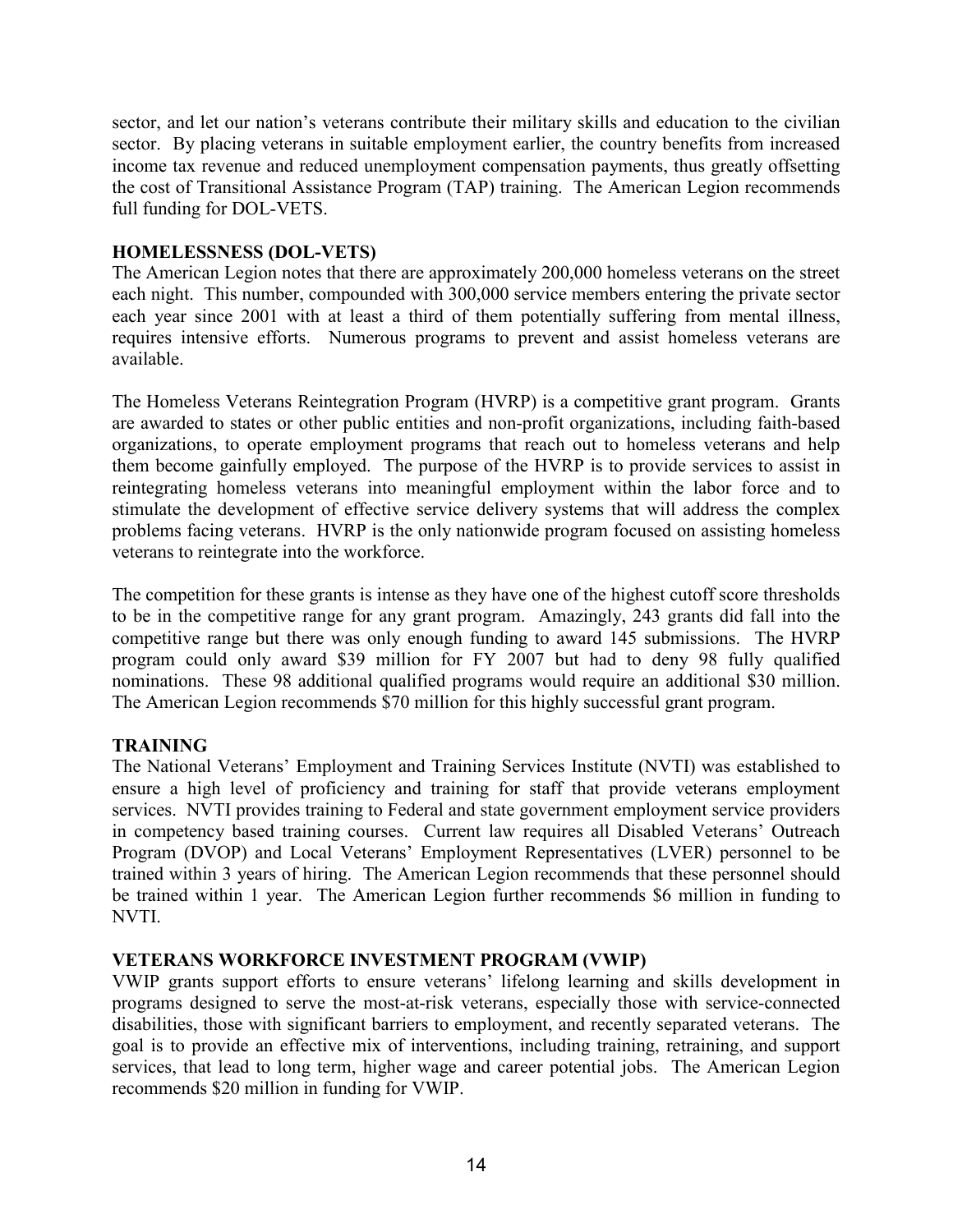### **EMPLOYMENT RIGHTS AND VETERANS' PREFERENCE**

The *Uniformed Services Employment and Reemployment Rights Act* (USERRA) protects civilian job rights and benefits of veterans and members of the armed forces, including National Guard and Reserve members. USERRA also prohibits employer discrimination due to military obligations and provides reemployment rights to returning servicemembers. VETS administers this law, conducts investigations for USERRA and Veterans' Preference cases, conducts outreach and education, and investigates complaints by servicemembers.

Since September 11, 2001, nearly 600,000 National Guard and Reserve members have been activated for military duty. During this same period, DOL-VETS has provided USERRA assistance to over 410,000 employers and servicemembers.

Veterans' Preference is authorized by the *Veterans' Preference Act of 1944*. The *Veterans' Employment Opportunity Act of 1998* (VEOA) extended certain rights and remedies to recently separated veterans. VETS was given the responsibility to investigate complaints filed by veterans who believe their Veterans' Preference rights have been violated and to conduct an extensive compliance assistance program.

Numerous Federal agencies and government contractors and subcontractors are unlawfully circumventing Veterans' Preference. The use of multiple certificates in the hiring process is unjustly denying veterans opportunity for employment. Whereas figures show a decline in claims by veterans of OIF/OEF compared to Gulf War I, the reality is that employment opportunities are not being broadcast. Federal agencies as well as contractors and subcontractors are required by law to notify OPM of job opportunities but more often than not these vacancies are never made available to the public. VETS program investigates these claims and corrects unlawful practices.

The American Legion also supports the strongest Veterans' Preference laws possible at all levels of government. The American Legion is deeply concerned with the protection of the veteran and the prevention of illegal and egregious hiring practices. Currently, veterans are filing corrective action claims after the non-compliance employment event occurs and therefore may become financially disadvantaged. Concurrent measures and continuous oversight must be emplaced to protect veterans from unfair hiring practices, not just reactionary investigations. The American Legion recommends funding of \$61 million for program management that encompasses USERRA and VEOA.

#### **VETERAN-/SERVICE-CONNECTED DISABLED VETERAN-OWNED BUSINESSES**

The American Legion views small businesses as the backbone of the American economy. It is the driving force behind America's past economic growth and will continue to be the major factor for growth as we move further into the 21st Century. Currently, more than nine out of every ten businesses are small firms, which produce almost one-half of the Gross National Product. Veterans' benefits have always included assistance in creating and operating veteranowned small businesses.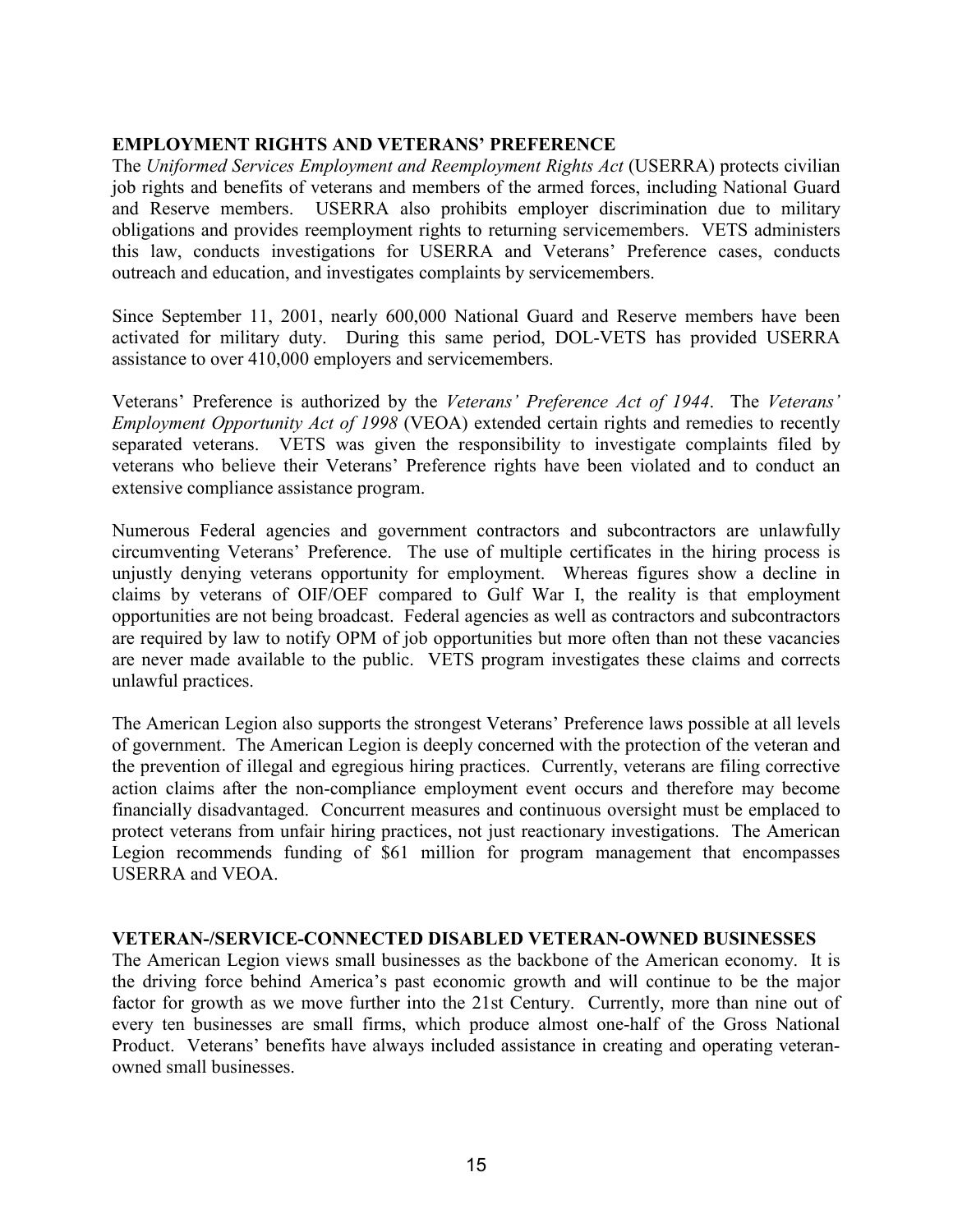The impact of deployment on self-employed National Guard and Reservists is severe with a reported 40 percent of all veteran-owned businesses suffering financial losses and in some cases bankruptcies. Many other small businesses have discovered they are unable to operate and suffer some form of financial loss when key employees are activated. The Congressional Budget Office in its report, "*The Effects of Reserve Call-Ups on Civilian Employers,"* stated that it "expects that as many as 30,000 small businesses and 55,000 self-employed individuals may be more severely affected if their Reservist employee or owner is activated." Additionally, the Office of Veterans' Business Development within the Small Business Administration (SBA) remains crippled and ineffective due to a token funding of \$750,000 per year. This amount, which is less than the office supply budget for the SBA, is expected to support an entire nation of veteran entrepreneurs. The American Legion feels that this pittance is an insult to American veteran business owners, undermines the spirit and intent of the *Veterans Entrepreneurship (TVC) and Small Business Development Act of 1999* (PL 106-50) and continues to be a source of embarrassment for this country.

The American Legion strongly supports increased funding for the Small Business Administration's Office of Veterans' Business Development to provide enhanced outreach and community-based assistance to veterans and self employed members of the Reserves and National Guard.

Additionally, the American Legion supports allowing the Office of Veterans' Business Development to enter into contracts, grants, and cooperative agreements to further its outreach goals. The Office of Veterans' Business Development must be authorized to develop a nationwide community-based service delivery system specifically for veterans and members of Reserve components of the United States military.

The American Legion further recommends that funding for the SBA Office of Veterans' Business Development be increased to \$2.3 million in FY 2009.

## **CONCLUSION**

The American Legion is extremely concerned about the budgetary process when Congress does not pass appropriations bills before the start of the new fiscal year. The failure to pass a proper budget has a significant impact on the veterans' community and the health care delivery provided to veterans. As a result of the failure of Congress to pass VA appropriations in a timely manner, all long- and short-range planning is adversely affected. VA medical facility administrators are asked to use a "crystal ball" to make prudent management decisions – not knowing when and how much funding they will have available to finish the fiscal year. Such fiscal irresponsibility spawns gross mismanagement decisions, rationing of care, and unacceptable delays and backlogs across the program areas – medical care, facility maintenance, administration, construction, and state grants programs. It is our hope that Congress will move to quickly pass this budget so that we can properly take care of our troops and our veterans.

The American Legion appreciates the opportunity to present its views and estimates on programs that will affect veterans, servicemembers and their families. We ask that this Committee take into consideration the recommendations of The American Legion as your colleagues formulate the